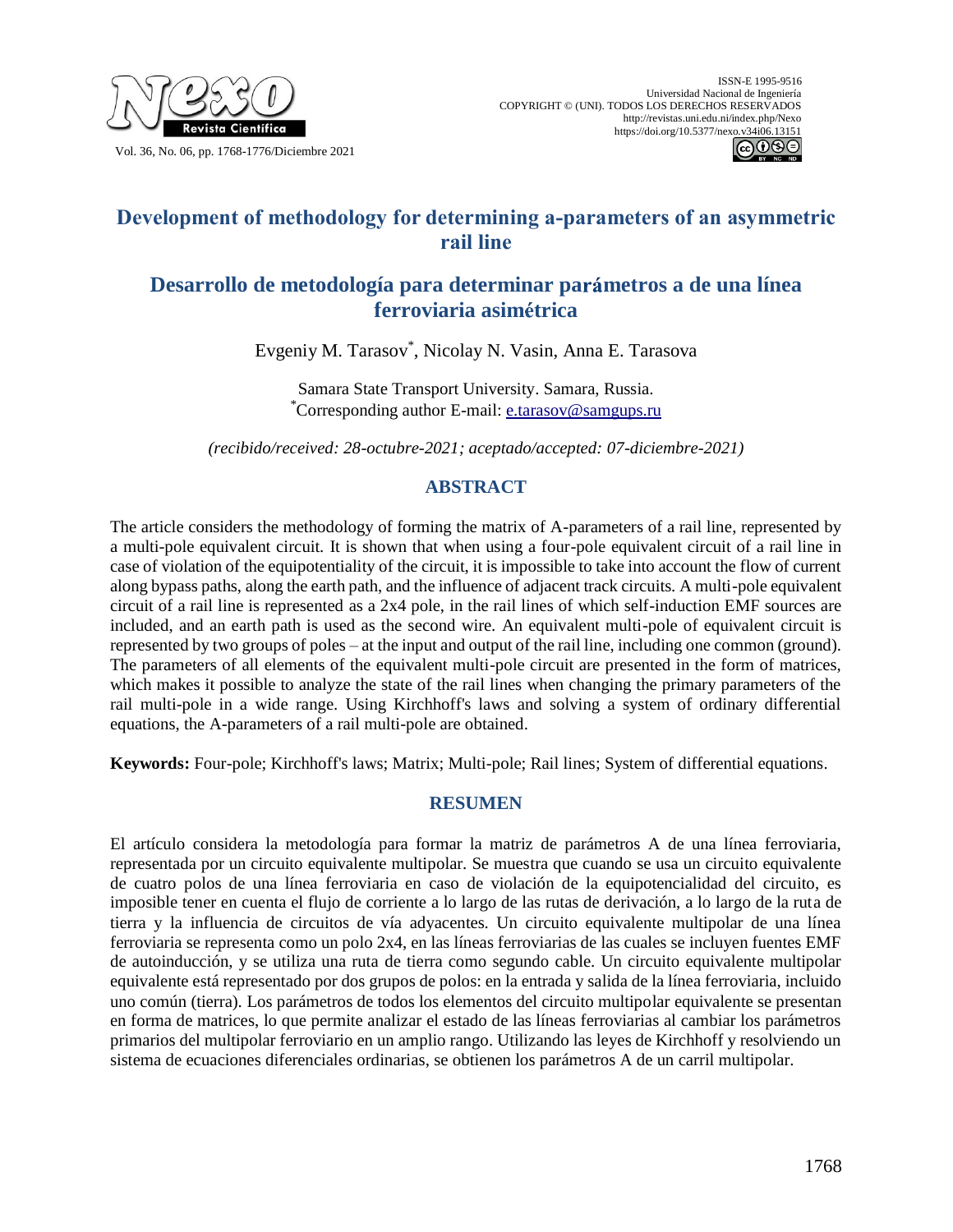**Palabras claves:** Cuatro polos; Las leyes de Kirchhoff; Matriz; Multipolar; Líneas ferroviarias; Sistema de ecuaciones diferenciales.

## **1. INTRODUCTION**

In the analysis and synthesis of track circuits, one of the main tasks is to determine the dependencies between the complex amplitudes of the input and output electrical parameters of RL, depending on the class of its states. With the existing methods, these dependences are determined by the state equations of four-pole rail line equivalent circuits (Bruin *et al*., 2017). The analysis of established and transition modes in homogeneous long lines, which include rail lines in the absence of external and mutual influences, is based on the so-called telegraph equations. The solution of these hyperbolic partial derivatives differential equations is carried out using the Dalembert method and the Fourier method.

The first method is based on the superposition of incident and reflected waves on each other and describes the physical processes in the lines well, but it is difficult to take into account the waves attenuation when implementing it. The second approach is based on the representation of the phenomena of summed standing waves, it is less "physical", but more convenient for practical calculations.

Despite the attractiveness of both methods, the analytical description of energy processes has a limited range of application, namely, it does not allow analyzing the longitudinal and transverse mutual influences of lines. When using the scheme of substitution of a long line by a four-pole, the expressions for determining the matrices of A-parameters are formed by the mode of operation, and therefore it is impossible to develop a single algorithm of solving them on a computer.

In the equipotential state of the rail line (RL) scheme, the current does not flow through the earth path, but if the equipotentiality is violated, the current begins to flow through the earth path from the source to the receiver. This feature is especially necessary to take into account when constructing intelligent train traffic control systems, when it is impossible to ensure invariance to perturbations affecting the rail line survey signal additively or parametrically (Tarasov, 2017; Tarasov *et al*., 2020).

To compile a mathematical model of a track circuit as a sensor of primary information, it is necessary to obtain a matrix of A-parameters of a three-wire rail line, which will allow, together with the matrices of elements of matching devices, to study the nature of spreading of the survey signal in various classes of RL states (Gao and Ma, 2021).

### **2. METHODOLOGY**

Based on the specific tasks of analysis and synthesis of rail circuits-devices for monitoring the state of rail lines, their mathematical model have to meet various requirements. For example, to accurately describe the processes of establishing the dependence between the complex amplitudes of currents and voltages at the input and output of the rail line, to evaluate the energy parameters of power transmission from the source of the rail lines survey signal to the classifier of conditions, to analyze the dynamic range of changes in complex amplitudes of voltages and currents depending on change in internal parameters and external influences on the information transmission path, to have a universal equivalent circuit that allows for a comprehensive analysis of the quality of track circuits functioning in all modes. These requirements are contradictory, and it is impossible to generalize mathematical models in various states of rail lines when using four-pole substitution schemes.

In this regard, the objective function of this work is to develop a generalized multi-pole equivalent circuit for a rail line, which allows forming a matrix of A-parameters of a rail multi-pole, that considers the influence of external and internal factors, fluctuation in the parameters of the equivalent circuit components,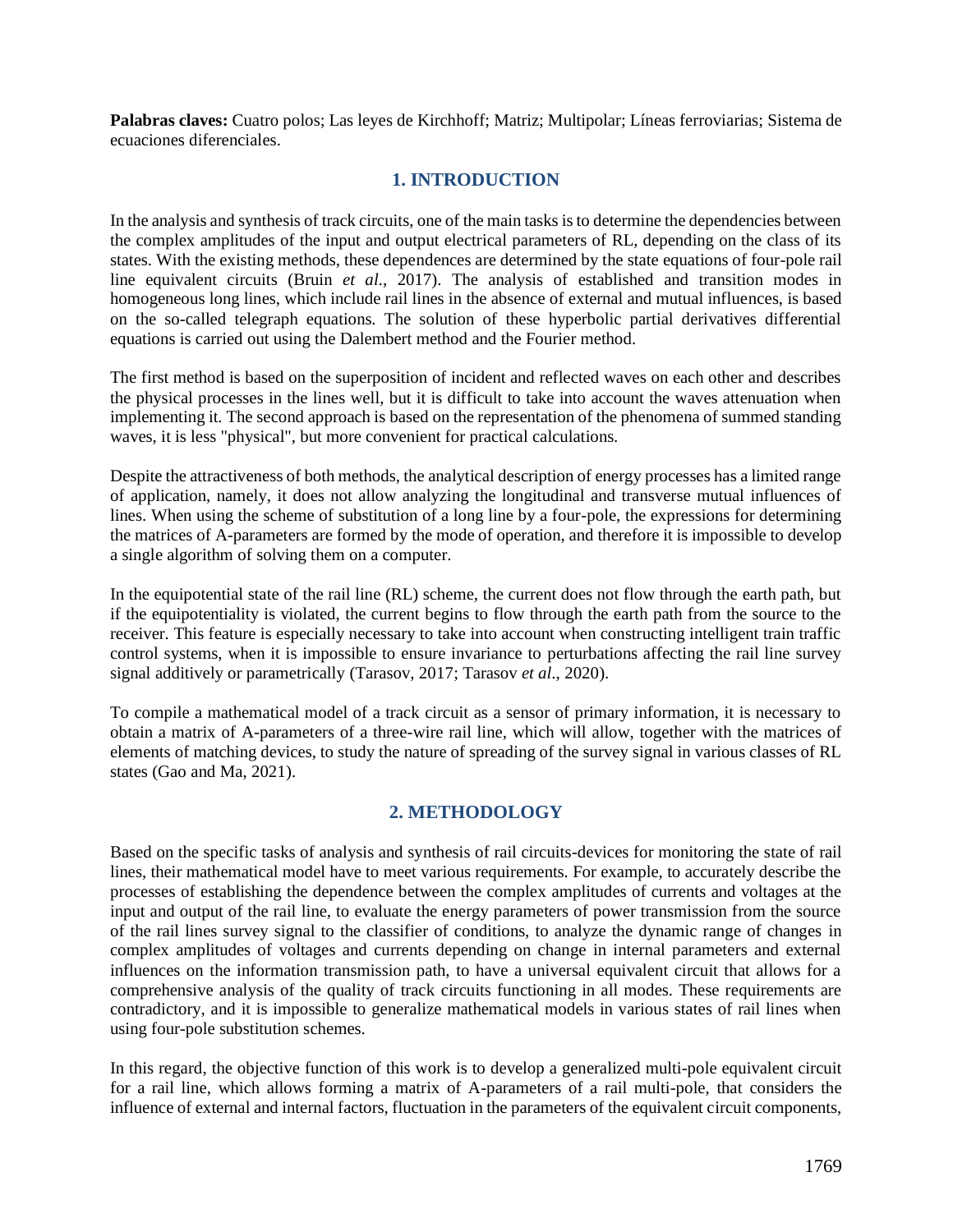as well as the mutual influence of track circuits – sensors of states of rail lines (Kravtsov, 2015; Shamanov, 2013) (Figure 1).



Figure 1. Scheme of a multi-pole element dx of a rail line:  $z_1$ ,  $z_2$  – the longitudinal resistances of the rails;  $g_1$ ,  $g_2$  - the ground conductivity of the rails;  $g_{12}$ - the conductivity of the ballast and cross-sleepers;  $z_M$ - the mutual induction resistance;  $x$  - the distance from the end of the rail line;  $\dot{I}_{1x}$ ,  $\dot{I}_{2x}$  - the complex amplitudes of the currents flowing along the first and second rails;  $U_{1x}$ ,  $U_{2x}$  the complex amplitudes of the stresses of the first and second rail threads relative to the ground.

When displaying the RL in the form of a multi-pole circuit, the matrix of parameters of the six-pole, presented as a special case in Figure 2, has a dimension equal to four (Volkov *et al*., 2005).



Figure 2. Equivalent circuit of the rail line in the form of a multi-pole.

If, in the particular case, we consider the currents  $\dot{I}_1$  and  $\dot{I}_2$  flowing in, and  $\dot{I}_3$  and  $\dot{I}_4$ -flowing out, then the system of linear equations, with which it is possible to determine the coefficients of the matrix *of A*parameters, has the form:

$$
\left\{ \begin{aligned} &\dot{U}_1=\underline{a}_{11}\dot{U}_3+\underline{a}_{12}\dot{I}_3+\underline{a}_{13}\dot{I}_4+\underline{a}_{14}\dot{U}_4,\\ &\dot{I}_1=\underline{a}_{21}\dot{U}_3+\underline{a}_{22}\dot{I}_3+\underline{a}_{23}\dot{I}_4+\underline{a}_{24}\dot{U}_4,\\ &\dot{I}_2=\underline{a}_{31}\dot{U}_3+\underline{a}_{32}\dot{I}_3+\underline{a}_{33}\dot{I}_4+\underline{a}_{34}\dot{U}_4,\\ &\dot{U}_2=\underline{a}_{41}\dot{U}_3+\underline{a}_{42}\dot{I}_3+\underline{a}_{43}\dot{I}_4+\underline{a}_{44}\dot{U}_4. \end{aligned} \right.
$$

To simplify the form of formulas, complex amplitudes of voltages and currents, as well as complex passive elements, are conditionally designated in a simplified form. In accordance with the second Kirchhoff law, for a section of a rail line of *dx* length, we have (Polyanin and Manzhirov, 2006):

$$
z_1 dx \cdot i_1 + u_1 - (u_1 + du_1) = e_{M_1},
$$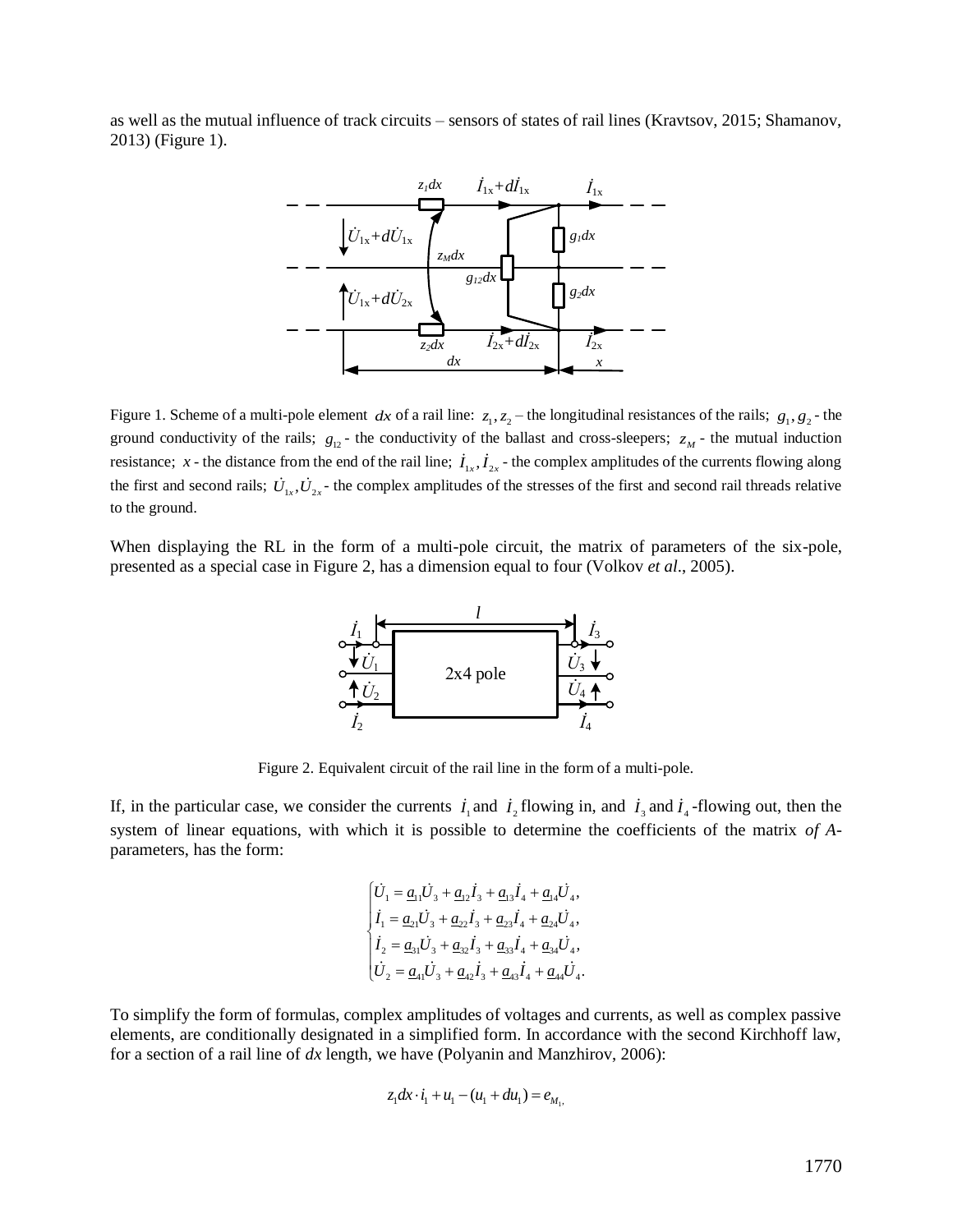given that  $e_{M_1} = -z_M dx \cdot i_2$ , and in accordance with Figure 1, we obtain a system of differential equations of the following form:

$$
\begin{cases}\n\frac{du_1}{dx} = z_1 i_1 + z_M i_2, \\
\frac{di_1}{dx} = (g_1 + g_{12})u_1 - g_{12}u_2, \\
\frac{di_2}{dx} = -g_{12}u_1 + (g_2 + g_{12})u_2, \\
\frac{du_2}{dx} = z_M i_1 + z_2 i_2.\n\end{cases}
$$

The solution of the system according to  $\dot{U}_1(x)$  (Figure 1) in the normal mode is determined by the expression:

$$
u_1(x) = A_1 \operatorname{ch} \gamma_1 x + A_2 \operatorname{sh} \gamma_1 x + A_3 \operatorname{ch} \gamma_2 x + A_4 \operatorname{sh} \gamma_2 x \tag{1}
$$

where  $\gamma_1 = \sqrt{a_2 - \sqrt{a_2^2 - a_0}}$ ;  $\gamma_2 = \sqrt{a_2 + \sqrt{a_2^2 - a_0}}$ ; 2  $a_0 = (z_1 z_2 - z_M^2)(g_1 g_2 + g_1 g_{12} + g_2 g_{12});$  $a_2 = \frac{1}{2} \Big[ g_{12} \Big( z_1 + z_2 - 2z_M \Big) + g_1 z_1 + g_2 z_2 \Big].$ 

 $A_1, A_2, A_3, A_4$  - constant, arbitrarily dependent on the boundary conditions of the problem. The rates of the complex values of voltages and currents  $\dot{U}_1(x), \dot{U}_2(x), \dot{I}_1(x), \dot{I}_2(x)$  for each correctly posed case can be expressed in terms of the values of constants  $A_1, A_2, A_3, A_4$ , some additional coefficients  $\underline{h}_1, \underline{h}_2$ , and a square matrix  $[y_{ij}] \cdot i \in 1, 2; j \in I, 2$ :

$$
\underline{u}_2(x) = \underline{h}_1(\underline{A}_1 \operatorname{ch} \underline{\gamma}_1 x + \underline{A}_2 \operatorname{sh} \underline{\gamma}_1 x) + \underline{h}_2(\underline{A}_3 \operatorname{ch} \underline{\gamma}_2 x + \underline{A}_4 \operatorname{sh} \underline{\gamma}_2 x),
$$
\n(2)

$$
\underline{h}_1 = \frac{\gamma_1^2 - \underline{z}_4 (g_1 + g_{12}) + \underline{z}_M g_{12}}{\underline{z}_M (g_2 + g_{12}) - \underline{z}_4 g_{12}};
$$
\n
$$
\underline{h}_2 = \frac{\gamma_2^2 - \underline{z}_4 (g_1 + g_{12}) + \underline{z}_M g_{12}}{\underline{z}_M (g_2 + g_{12}) - \underline{z}_4 g_{12}};
$$

$$
\underline{i}_{1}(x) = y_{11}(A_{1} \sin \gamma_{1} x + A_{2} \sin \gamma_{1} x) + y_{12}(A_{3} \sin \gamma_{2} x + A_{4} \sin \gamma_{2} x),
$$
\n(3)

(3)  
\n
$$
\underline{i}_{1}(x) = y_{11}(A_{1} \sin \gamma_{1} x + A_{2} \sin \gamma_{1} x) + y_{12}(A_{3} \sin \gamma_{2} x + A_{4} \sin \gamma_{2} x),
$$
\n(3)  
\n
$$
\underline{i}_{2}(x) = y_{21}(A_{1} \sin \gamma_{1} x + A_{2} \sin \gamma_{1} x) + y_{22}(A_{3} \sin \gamma_{2} x + A_{4} \sin \gamma_{2} x),
$$
\n(4)

where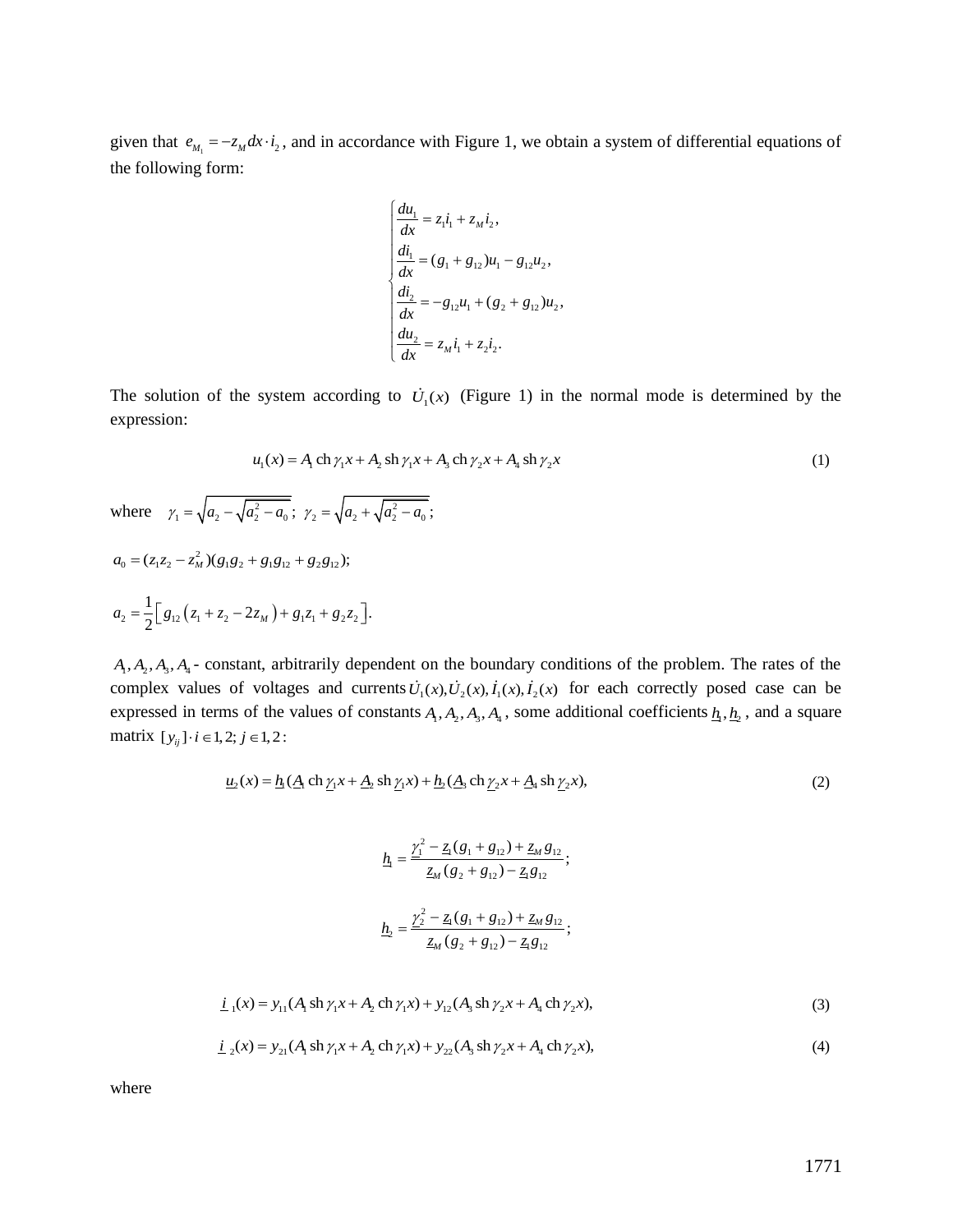$$
[y_{ij}] = \frac{1}{z_1 z_2 - z_M^2} \begin{bmatrix} \gamma_1 (z_2 - h_1 z_M) & \gamma_2 (z_2 - h_2 z_M) \\ \gamma_1 (h_1 z_1 - z_M) & \gamma_2 (h_2 z_1 - z_M) \end{bmatrix}.
$$

Let's express the values of the complex amplitudes  $\dot{U}_1, \dot{I}_1, \dot{U}_2, \dot{I}_2$  in terms of the RL parameters, and to do this, we differentiate  $(x)$  both parts of the equation by the coordinate:

$$
\frac{d^2 u_1}{dx^2} = z_1 \frac{di_1}{dx} + z_M \frac{di_2}{dx}.
$$
 (5)

Then let's transform the right side of equation (5):

$$
\frac{d^2 u_1}{dx^2} = z_1 [(g_1 + g_{12})u_1 - g_{12}u_2] + z_M [(g_2 + g_{12})u_2 - g_{12}u_1] =
$$
  
=  $u_1 [z_1(g_1 + g_{12}) - z_M g_{12}] + u_2 [z_M (g_2 + g_{12}) - z_1 g_{12}].$  (6)

In equation (6), we express the variable  $u_2$ :

$$
u_2 = \frac{1}{z_M (g_2 + g_{12}) - z_1 g_{12}} \left\{ \frac{d^2 u_1}{dx_1} - u_1 \left[ z_1 (g_1 + g_{12}) - z_M g_{12} \right] \right\}
$$

Differentiating twice on *x* and substituting in the right side of the equation for  $\frac{d^2u_1}{dx^2}$  $d^2u$  $\frac{d}{dx}$  and  $u_1$ , we get:

$$
V_1(z_2 - h_1z_0) \t Y_2(z_2 - h_2z_0) \t Y_3(z_2 - z_0) \t\ndi\phi_1 z_1 - z_0
$$
\nvalues of the complex amplitudes  $\vec{U}_1, \vec{I}_1, \vec{U}_2, \vec{I}_2$  in terms of the RL parameters, and to do this,  
\n $\lambda$ ) both parts of the equation by the coordinate:  
\n
$$
\frac{d^2u_1}{dx^2} = z_1 \frac{di_1}{dx} + z_0 \frac{di_2}{dx}.
$$
\n(5)  
\nform the right side of equation (5):  
\n
$$
-\frac{d^2u_1}{dx^2} = z_1 [(g_1 + g_{12})u_1 - g_{12}u_2] + z_0 [(g_2 + g_{12})u_2 - g_{12}u_1] =
$$
\n
$$
= u_1 [z_1(g_1 + g_{12}) - z_0 g_{12}] + u_2 [z_0 (g_2 + g_{12}) - z_0 g_{12}].
$$
\nwe express the variable  $u_2$ :  
\n
$$
u_2 = \frac{1}{z_M(g_2 + g_{12}) - z_0 g_{12}} \left\{ \frac{d^2u_1}{dx_1} - u_1 [z_1(g_1 + g_{12}) - z_M g_{12}] \right\}.
$$
\n
$$
= u_2 = \frac{1}{z_M(g_2 + g_{12}) - z_0 g_{12}} \left\{ \frac{d^2u_1}{dx_1} - u_1 [z_1(g_1 + g_{12}) - z_M g_{12}] \right\}.
$$
\n
$$
= \frac{1}{z_M(g_2 + g_{12}) - z_0 g_{12}} \left\{ r_1^2 A_1 \ln r_1 + r_1^2 A_2 \ln r_1 + r_2^2 A_3 \ln r_2 + r_2^2 A_4 \ln r_2 x -
$$
\n
$$
= \left[ A_1 \ln r_1 x + A_2 \ln r_1 x + r_2^2 A_3 \ln r_2 + r_2^2 A_4 \ln r_2 x -
$$
\n
$$
= \left[ A_1 \ln r_1 x + A_2 \ln r_1 x + r_2^2 A_3 \ln r_2 + r_2^2 A_4 \ln r_2 x -
$$
\

where  $F(\gamma) = \frac{\gamma^2 + z_M g_{12} - z_1 (g_1 + g_{12})}{\gamma}$  $(z + g_{12}) - z_1 g_{12}$  $(\gamma) = \frac{\gamma^2 + z_M g_{12} - z_1 (g_1 + g_{12})}{z_M (g_2 + g_{12}) - z_1 g_{12}}.$ *M*  $F(\gamma) = \frac{\gamma^2 + z_M g_{12} - z_1 (g_1 + g_2)}{g_2 - g_1 (g_2 + g_2)}$  $\chi(\gamma) = \frac{\gamma^2 + z_M g_{12} - z_1 (g_1 + g_{12})}{z_M (g_2 + g_{12}) - z_1 g_{12}}$ 

We find expressions for the currents  $i_1$  and  $i_2$  and differentiate (1) by x. For convenience, we denote:

$$
e_1 = \frac{du_1}{dx} = \gamma_1 A_1 \sin \gamma_1 x + \gamma_1 A_2 \sin \gamma_1 x + \gamma_2 A_3 \sin \gamma_2 x + \gamma_2 A_4 \sin \gamma_1 x,
$$
  

$$
e_1 = \frac{du_2}{dx} = h_1 \gamma_1 A_1 \sin \gamma_1 x + h_1 \gamma_1 A_2 \sin \gamma_1 x + h_2 \gamma_2 A_3 \sin \gamma_2 x + h_2 \gamma_2 A_4 \sin \gamma_1 x,
$$

where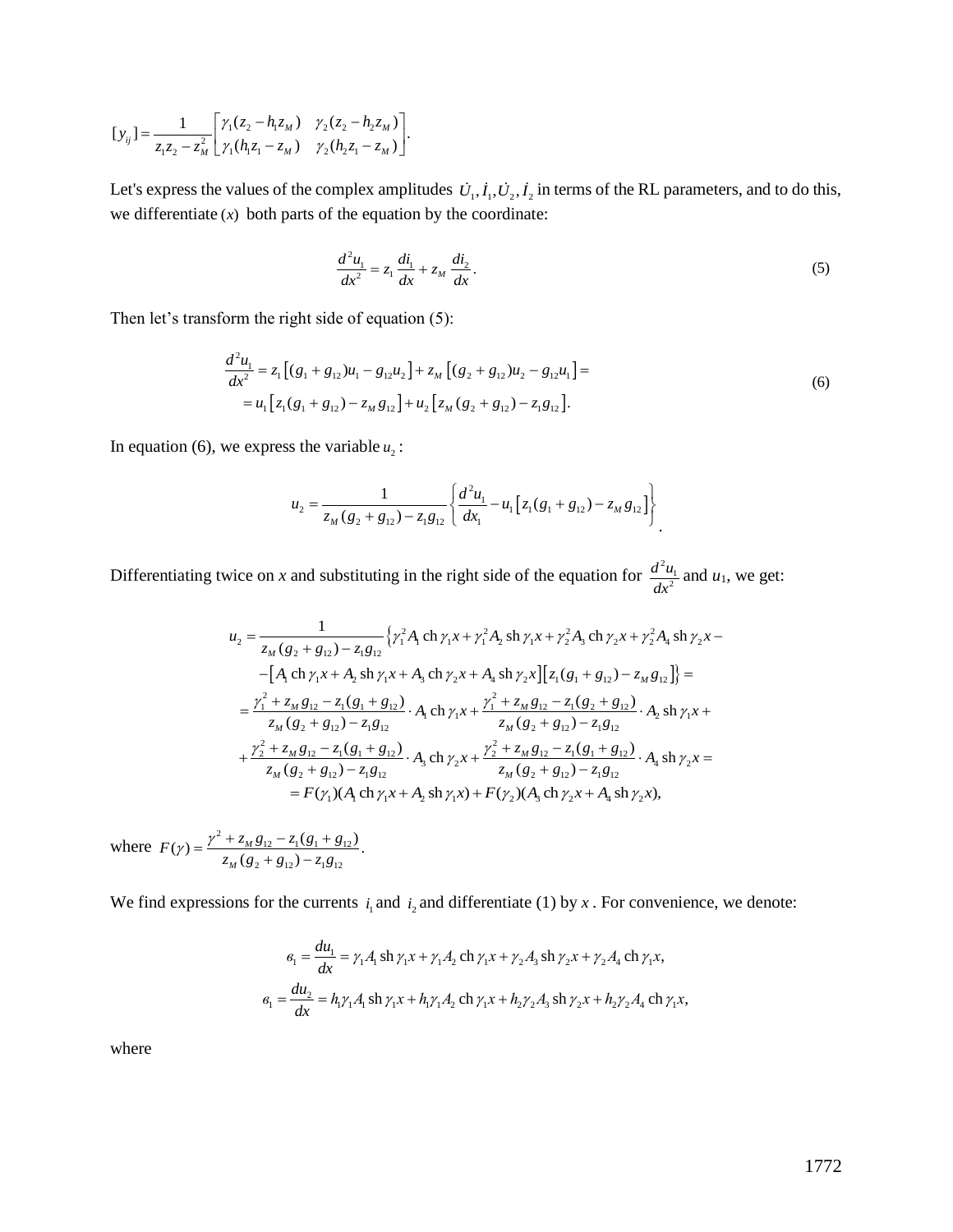$$
h_1 = F(\gamma_1) = \frac{\gamma_1^2 + z_M g_{12} - z_1 (g_1 + g_{12})}{z_M (g_2 + g_{12}) - z_1 g_{12}};
$$
  

$$
h_2 = F(\gamma_2) = \frac{\gamma_2^2 + z_M g_{12} - z_1 (g_1 + g_{12})}{z_M (g_2 + g_{12}) - z_1 g_{12}}.
$$

As a result, we get a second-order system of linear equations, relative to the desired  $i_1$  and  $i_2$ .

$$
\begin{cases} z_1 i_1 + z_M i_2 = e_1; \\ z_M i_1 + z_2 i_2 = e_2. \end{cases}
$$

Having solved the system, we have:

$$
i_1 = \frac{6_1 z_2 - 6_2 z_M}{z_1 z_2 - z_M^2} = \frac{z_2 \gamma_1 - z_M h_1 \gamma_1}{z_1 z_2 - z_M^2} (A_1 \sin \gamma_1 x + A_2 \ch \gamma_1 x) ++ \frac{z_1 \gamma_2 - z_M h_2 \gamma_2}{z_1 z_2 - z_M^2} (A_3 \sh \gamma_2 x + A_4 \ch \gamma_2 x) == y_{11} (A_1 \sh \gamma_1 x + A_2 \ch \gamma_1 x) + y_{12} (A_3 \sh \gamma_2 x + A_4 \ch \gamma_2 x),
$$

where  $y_{11} = y_1 \frac{z_2 - h_1 z_M}{z_1 z_2 - z_M^2}$ ;  $y_{12} = y_2 \frac{z_2 - h_2 z_M}{z_1 z_2 - z_M^2}$  $\frac{M}{2}$ ;  $y_{12} = y_2 \frac{z_2 - h_2 z_M}{z_2 - z_1^2}$ ;  $\frac{z}{M}$   $\frac{z_1}{z_1 z_2} - z_M^2$  $y_{11} = y_1 \frac{z_2 - h_1 z_M}{z_1 z_2 - z_M^2}$ ;  $y_{12} = y_2 \frac{z_2 - h_2 z_M}{z_1 z_2 - z_M^2}$ =  $y_1 \frac{z_2 - h_1 z_M}{z_1 z_2 - z_M^2}$ ;  $y_{12} = y_2 \frac{z_2 - h_2 z_M}{z_1 z_2 - z_M^2}$  $\gamma_2 = \frac{z_1}{z_1 z_2 - z_M^2} = \gamma_1 \frac{z_1 h_1 - z_M}{z_1 z_2 - z_M^2} (A_1 \sin \gamma_1 x + A_2 \sin \gamma_1 x)$  $z_1 z_2 - z_M$ <br>  $\frac{h_2 z_1 - z_M}{z_1 z_2 - z_M^2} (A_3 \sin \gamma_2 x + A_4 \ch \gamma_2 x)$  $+ \gamma_2 \frac{z_1 z_2 - z_M^2}{z_1 z_2 - z_M^2}$  (A<sub>3</sub> sh  $\gamma_2 x + A_4$  ch  $\gamma_2 x$ ) –<br>  $= y_{21} (A_1 \sin \gamma_1 x + A_2 \sin \gamma_1 x) + y_{22} (A_3 \sin \gamma_2 x + A_4 \sin \gamma_2 x)$ ,  $i_2 = \frac{z_1}{z_1 z_2 - z_M^2} = \gamma_1 \frac{z_1 h_1 - z_M}{z_1 z_2 - z_M^2} (A_1 \sin \gamma_1 x + A_2 \ch \gamma_1 x$ *M*  $\frac{z_M^2}{z_M^2 - z_M} z_{1} z_2 - z_M^2 \frac{(A_1 \sin \gamma_1 x + x_M)}{z_1 z_2 - z_M^2}$ <br>  $\frac{h_2 z_1 - z_M}{z_1 z_2 - z_M^2}$  (A<sub>3</sub> sh  $\gamma_2 x + A_4$  ch  $\gamma_2 x_M$  $\gamma_1 \frac{z_1 h_1 - z_M}{z z - z^2} (A_1 \, \text{sh} \, \gamma_1 x + A_2 \, \text{ch} \, \gamma_1 x) +$  $-z_M$   $z_1z_2 - z_M$ <br>  $\gamma_2 \frac{h_2z_1 - z_M}{z_1^2 - z_2^2}$   $(A_3 \sin \gamma_2 x + A_4 \ch \gamma_2 x) =$  $\overline{a}$ = $\frac{z_1}{z_1 z_2 - z_M^2} = \gamma_1 \frac{z_1 h_1 - z_M}{z_1 z_2 - z_M^2} (A_1 \sin \gamma_1 x + A_2 \ch \gamma_1 x) +$  $\overline{a}$  $z_2 = z_M$   $z_1 z_2 - z_M$ <br>+ $\gamma_2 \frac{h_2 z_1 - z_M}{z_1 z_2 - z_M^2}$  (A<sub>3</sub> sh  $\gamma_2 x + A_4$  ch  $\gamma_2 x$ ) =

where  $y_{21} = y_1 \frac{z_1 h_1 - z_M}{z_1 z_2 - z_M^2}$ ;  $y_{22} = y_2 \frac{h_2 z_1 - z_M}{z_1 z_2 - z_M^2}$  $\frac{M}{2}$ ;  $y_{22} = y_2 \frac{h_2 z_1 - z_M}{1 - z_2}$ .  $\frac{z}{M}$   $\frac{z}{Z_1}z_2 - z_M^2$  $y_{21} = y_1 \frac{z_1 h_1 - z_M}{z_1 z_2 - z_M^2}$ ;  $y_{22} = y_2 \frac{h_2 z_1 - z_M}{z_1 z_2 - z_M^2}$ =  $y_1 \frac{z_1 h_1 - z_M}{z_1 z_2 - z_M^2}$ ;  $y_{22} = y_2 \frac{h_2 z_1 - z_M}{z_1 z_2 - z_M^2}$ 

As a result, we get a system of equations using the notations of complex amplitudes of currents and voltages according to Figure 2:

$$
\begin{cases}\n\dot{U}_3 = A_1 + A_3, \\
\dot{U}_4 = h_1 A_1 + h_2 A_3, \\
\dot{I}_3 = y_{11} A_2 + y_{12} A_4, \\
\dot{I}_4 = y_{21} A_2 + y_{22} A_4.\n\end{cases}
$$

Let's specify the parameters  $A_1, A_2, A_3, A_4$  in terms of complex amplitudes  $\dot{U}_3, \dot{U}_4, \dot{I}_3, \dot{I}_4$ :

$$
A_1 = \frac{\dot{U}_3 h_2 - \dot{U}_4}{h_2 - h_1}; A_2 = \frac{\dot{I}_3 y_{22} - \dot{I}_4 y_{12}}{d};
$$
  

$$
A_3 = \frac{\dot{U}_4 - \dot{U}_3 h_1}{h_2 - h_1}; A_4 = \frac{\dot{I}_4 y_{11} - \dot{I}_3 y_{21}}{d}.
$$
 (7)

1773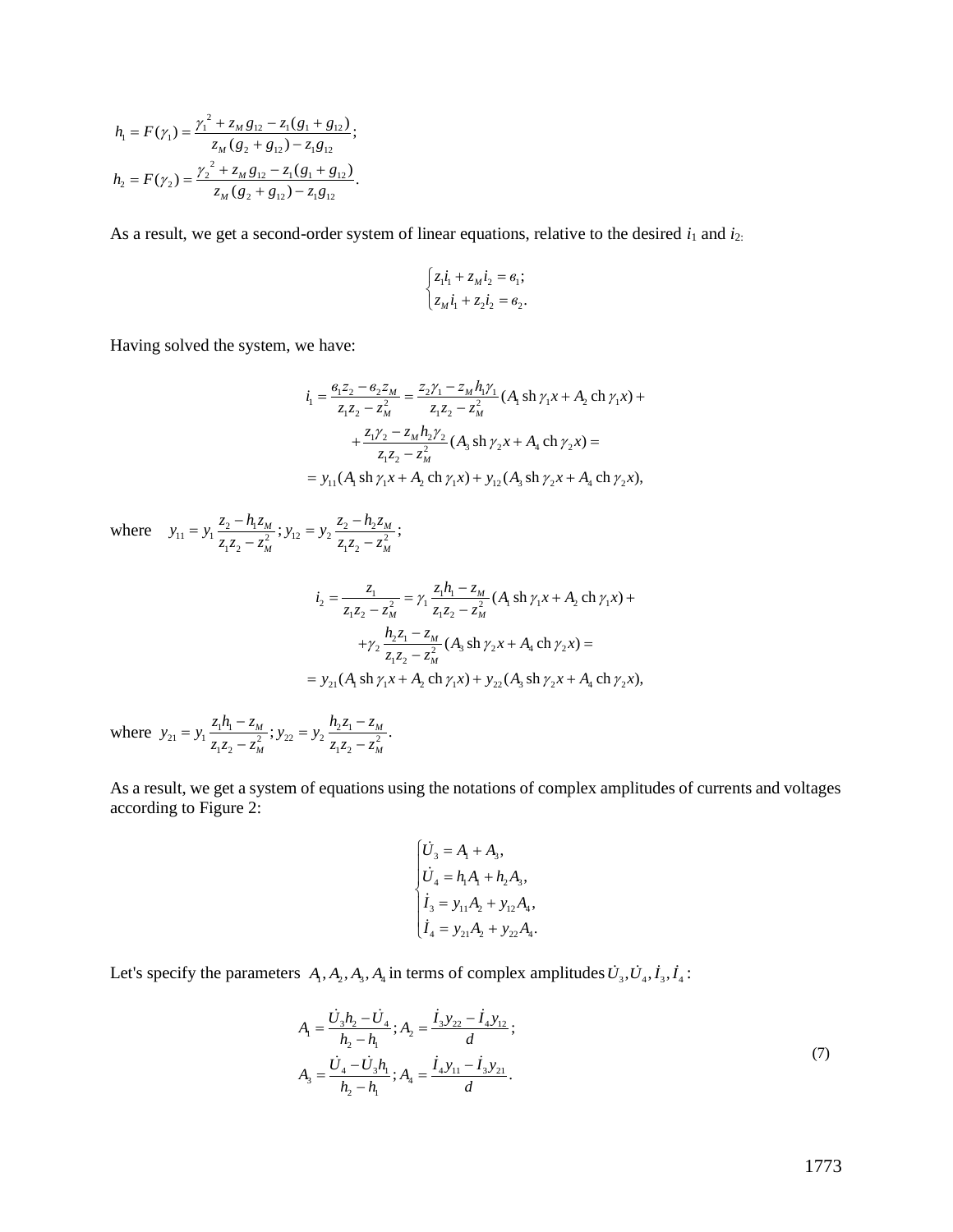$$
d = y_{11}y_{22} - y_{21}y_{12}.
$$

In expressions (1-4), we assume that the coordinate  $x = l$ , (*l* is the length of the line), then:

$$
\begin{cases}\n\dot{I}_1 = y_{11}S_1A_1 + y_{11}C_1A_2 + y_{12}S_2A_3 + y_{12}C_2A_4, \\
\dot{I}_2 = y_{21}S_1A_1 + y_{21}C_1A_2 + y_{22}S_2A_3 + y_{22}C_2A_4, \\
\dot{U}_1 = C_1A_1 + S_1A_2 + C_2A_3 + S_2A_4, \\
\dot{U}_2 = h_1C_1A_1 + h_1S_1A_2 + h_2C_2A_3 + h_2S_2A_4,\n\end{cases}
$$
\n(8)

where  $S_1 = \frac{\sin \gamma_1 l}{c_1} = \frac{\cosh \gamma_1 l}{c_2} = \frac{\sin \gamma_2 l}{c_2} = \frac{\cosh \gamma_2 l}{c_1}$ .

Setting  $A_1, A_2, A_3, A_4$ , according to (7) in the right part of equations (8), and grouping by  $U_3, U_4, I_3, I_4$ , we get the desired matrix *A* –a three-wire electric line.

$$
[A] = \begin{vmatrix} \frac{h_2C_1 - h_1C_2}{h_2 - h_1} & \frac{y_{22}S_1 - y_{21}S_2}{d} & \frac{y_{11}S_2 - y_{12}S_1}{d} & \frac{C_2 - C_1}{h_2 - h_1} \\ \frac{h_2y_{11}S_1 - h_1y_{12}S_2}{h_2 - h_1} & \frac{y_{11}y_{22}C_1 - y_{12}y_{21}C_2}{d} & \frac{y_{11}y_{12}(C_2 - C_1)}{d} & \frac{y_{12}S_2 - y_{11}S_1}{h_2 - h_1} \\ \frac{h_2y_{21}S_1 - h_1y_{22}S_2}{h_2 - h_1} & \frac{y_{21}y_{22}(C_1 - C_2)}{d} & \frac{y_{11}y_{22}C_1 - y_{12}y_{21}C_2}{d} & \frac{y_{22}S_2 - y_{21}S_1}{h_2 - h_1} \\ \frac{h_2h_1(C_1 - C_2)}{h_2 - h_1} & \frac{h_1y_{22}S_1 - h_2y_{21}S_2}{d} & \frac{h_2y_{11}S_2 - h_1y_{12}S_1}{d} & \frac{h_2C_2 - h_1C_1}{h_2 - h_1} \end{vmatrix}
$$
\n(9)

#### **3. RESULTS**

To study the trajectory of changes in the complex amplitudes of voltages and currents at the RL output, the authors developed a machine program for analyzing track circuits ARC-1, and using the developed matrix [A] of parameters of the RL multi-pole in the normal mode class (9), simulation modeling was performed and the simulation results were presented as a hodograph of the complex voltage amplitude at the output of the rail multi-pole in Figure 3.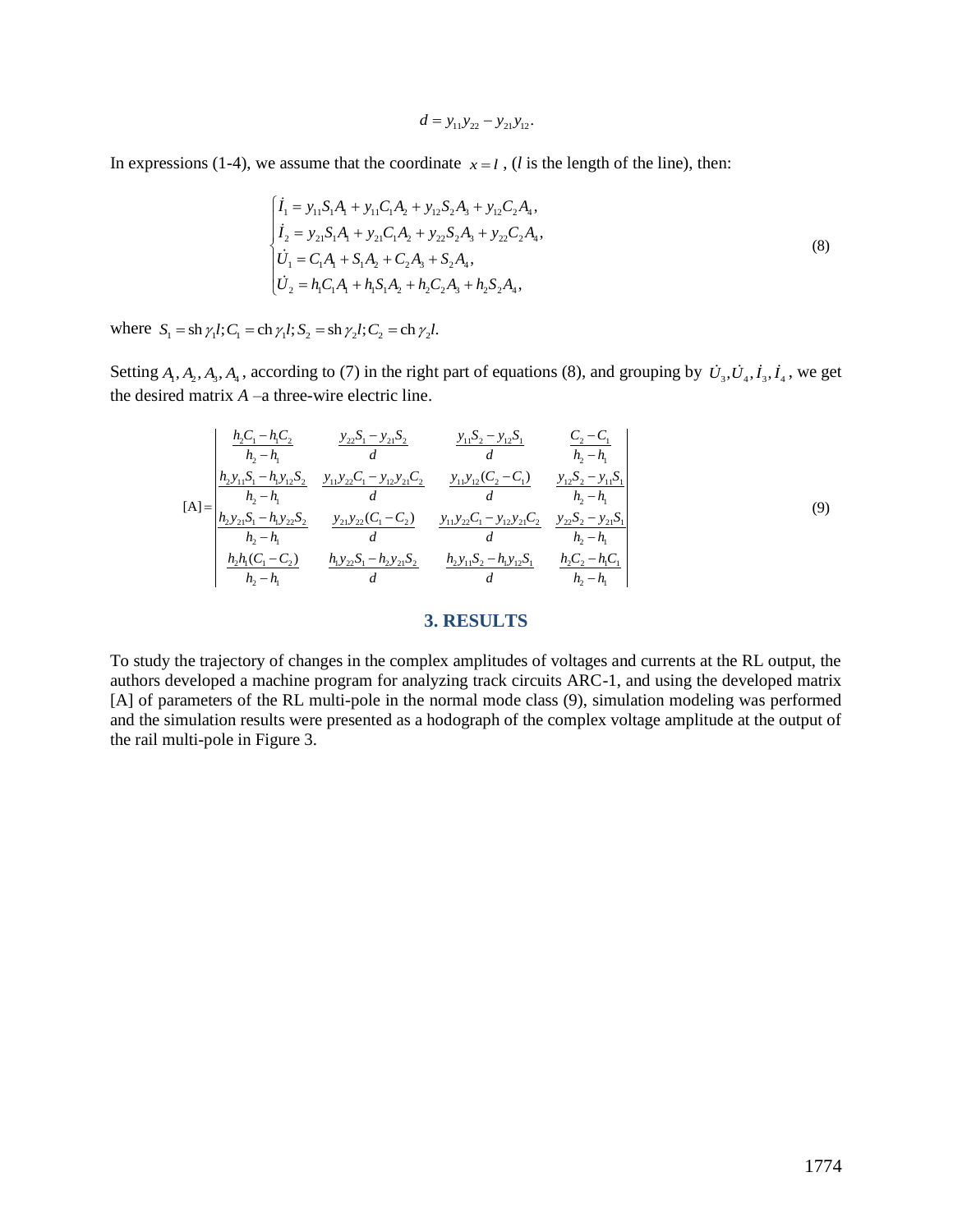

Figure 3. Hodograph of the complex amplitude of the output voltage of the rail line in the simulation of the normal mode.

When modeling the asymmetric mode with the simulation of the asymmetry of one rail connected to the contact-line supports, using the matrix A-parameters of the rail line obtained by the developed method, the possibility of analyzing the asymmetric states of the rail lines was confirmed. Thus, in the range of change in the conductivity of the supports from 0.02 to 2 cm /km, the dynamic range of voltage change is  $K_d = 1.21$ , and this phenomenon cannot be taken into account when modeling a four-pole equivalent circuit of a rail line.

#### **4. CONCLUSION**

The multifactorial nature of the states space of a rail line, caused by a variety of classes of states, as well as the impact of destabilizing factors that lead to the appearance of transverse and longitudinal asymmetry and a significant range of change in perturbing influences, forms the task of developing new models of the rail lines states. One of the approaches to solving the problem is to consider a rail line, which is a line with distributed parameters, as a multi-pole. The developed generalized mathematical models are represented by a cascade connection of the matrices [A] of the parameters of the track circuit elements  $(USZ_n - DT_n - RL DT_k - USZ_k$ ), represented by multi-poles. Such representation of the structure of the track circuit allows to flexibly change the substitution scheme depending on the RL configuration and to conduct a study of the space of states of any track circuits types. The results of the simulation modeling allow us to conclude that the multi-pole representation of the components of the track circuit schemes takes into account the violation of the equipotentiality of the scheme and allows to study the flow of currents through bypass circuits and the earth path.

#### **REFERENCES**

Bruin, T., Verbert, K. and Babuska, R. (2017). Railway track circuit fault diagnosis using recurrent neural networks. IEEE Transactions on Neural Networks and Learning Systems, 28 (3), 523–533.